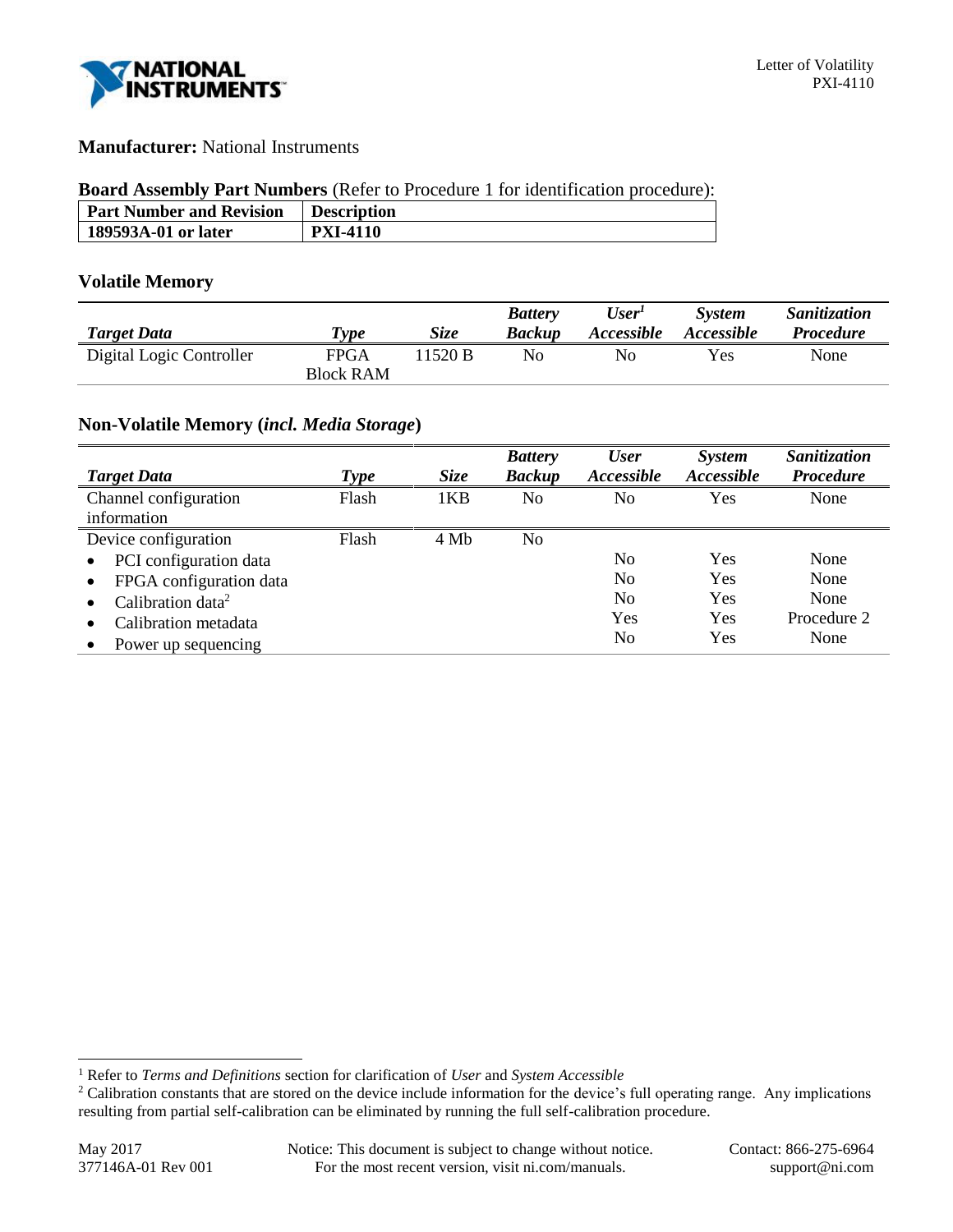

# **Procedures**

### **Procedure 1 – Board Assembly Part Number identification:**

To determine the Board Assembly Part Number and Revision, refer to the label applied to the surface of your product. The Assembly Part Number should be formatted as "P/N: ######A-##L

#### **Procedure 2 – Calibration Information EEPROM (Calibration Metadata):**

The user-accessible areas of the Calibration Information flash are exposed through a calibration Applications Programming Interface (API) in LabVIEW. To clear the Calibration Metadata area, complete the following steps:

- 1. To clear the calibration password, use the niDCPower Change Ext Cal Password.vi to overwrite the current password of the device you wish to clear.
- 2. To clear the user-defined information, use the niDCPower Set Cal User Defined Info.vi to overwrite the current user-defined information of the device you wish to clear.